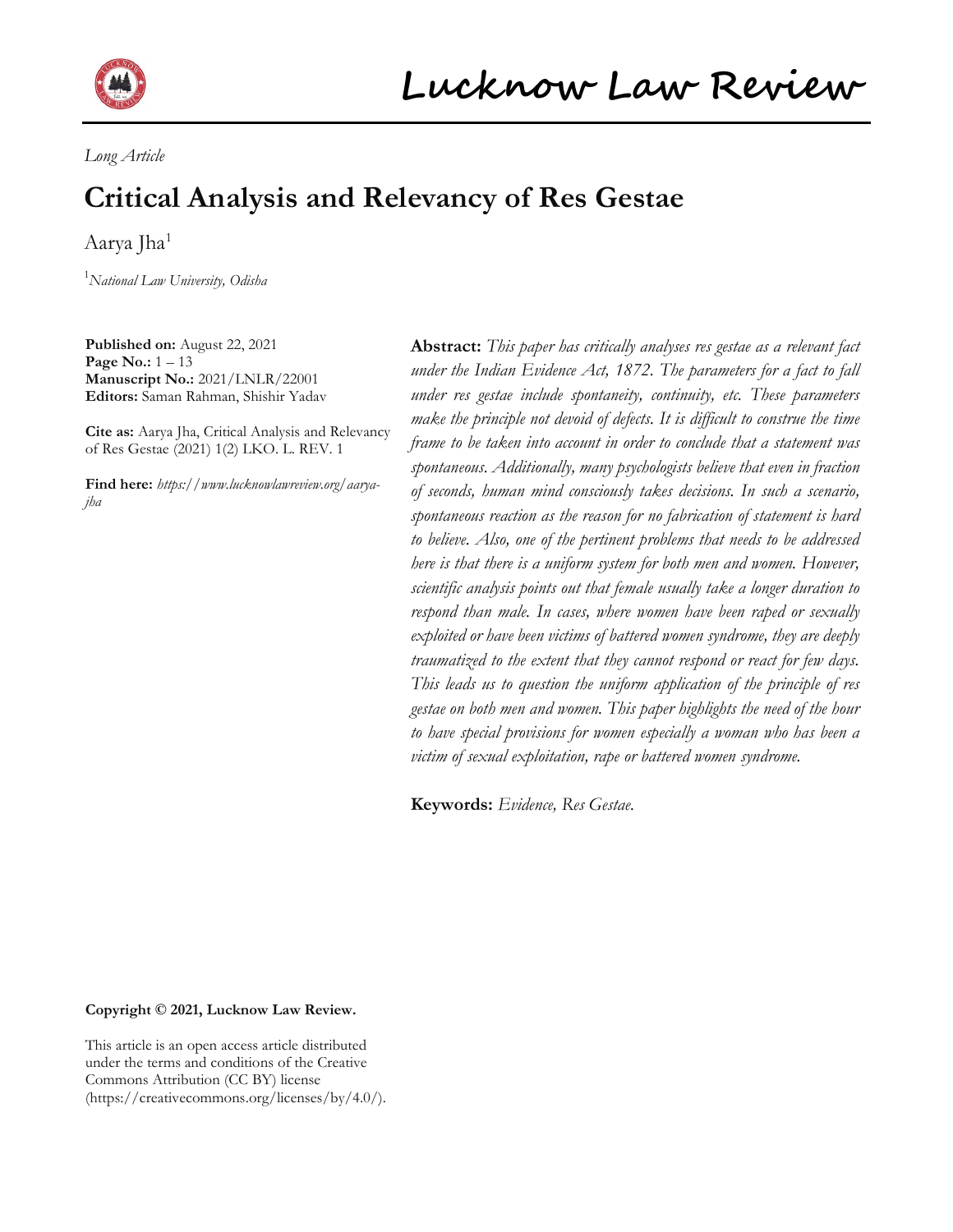## 1. Introduction

Evidence Law plays a significant role in the solving of a case. The aim of evidence law is to find the most probable circumstance and not the truth. Therefore, the court orders in favour of that party who is best able to prove his case. For this reason, it becomes crucial to understand which evidences are admissible in court. In India, law of evidence is governed by the Indian Evidence Act, 1872. This act provides that relevancy and admissibility are the two tests that needs to be fulfilled in order to decide whether a particular piece of evidence is valid evidence or not.

The theory of relevancy is stated in Section 5 of the Indian Evidence Act, 1872. It states that "Evidence may be given in any suit or proceeding of the existence or non-existence of every fact in issue and of such other facts as are hereinafter declared to be relevant, and of no others".

Explanation — This Section shall not enable any person to give evidence of a fact which he is disentitled to prove by any provision of the law for the time being in force relating to Civil Procedure.<sup>1</sup> Thus, the Section clearly states that for evidence to be admissible in a court of law, it must be relevant. Relevancy of a fact can be checked with the aid of Sections 5 to 55. In other words, Sections 5 to 55 talk about the situations, when a fact can be said to be relevant.

The theory of admissibility is stated in Section 136 of the Indian Evidence Act, 1872. It states that "when either party proposes to give evidence of any fact, the Judge may ask the party proposing to give the evidence in what manner the alleged fact, if proved, would be relevant; and the Judge shall admit the evidence if he thinks that the fact, if proved, would be relevant, and not otherwise. If the fact proposed to be proved is one of which evidence is admissible only upon proof of some other fact, such last-mentioned fact must be proved before evidence is given of the fact first mentioned, unless the party undertakes to give proof of such fact, and the Court is satisfied with such undertaking. If the relevancy of one alleged fact depends upon another alleged fact being first proved, the Judge may, in his discretion, either permit evidence of the first fact to be given before the second fact is proved, or require evidence to be given of the second fact before evidence is given of the first fact."<sup>2</sup>

Admissibility of an evidence can be checked with the aid of Sections 56 to 100. The act makes it a discretionary power of the judges whether to consider evidence as admissible or not. Evidence needs to fulfil both the tests,

<sup>&</sup>lt;sup>1</sup> Indian Evidence Act 1872, s 5

<sup>2</sup> Indian Evidence Act 1872, s 136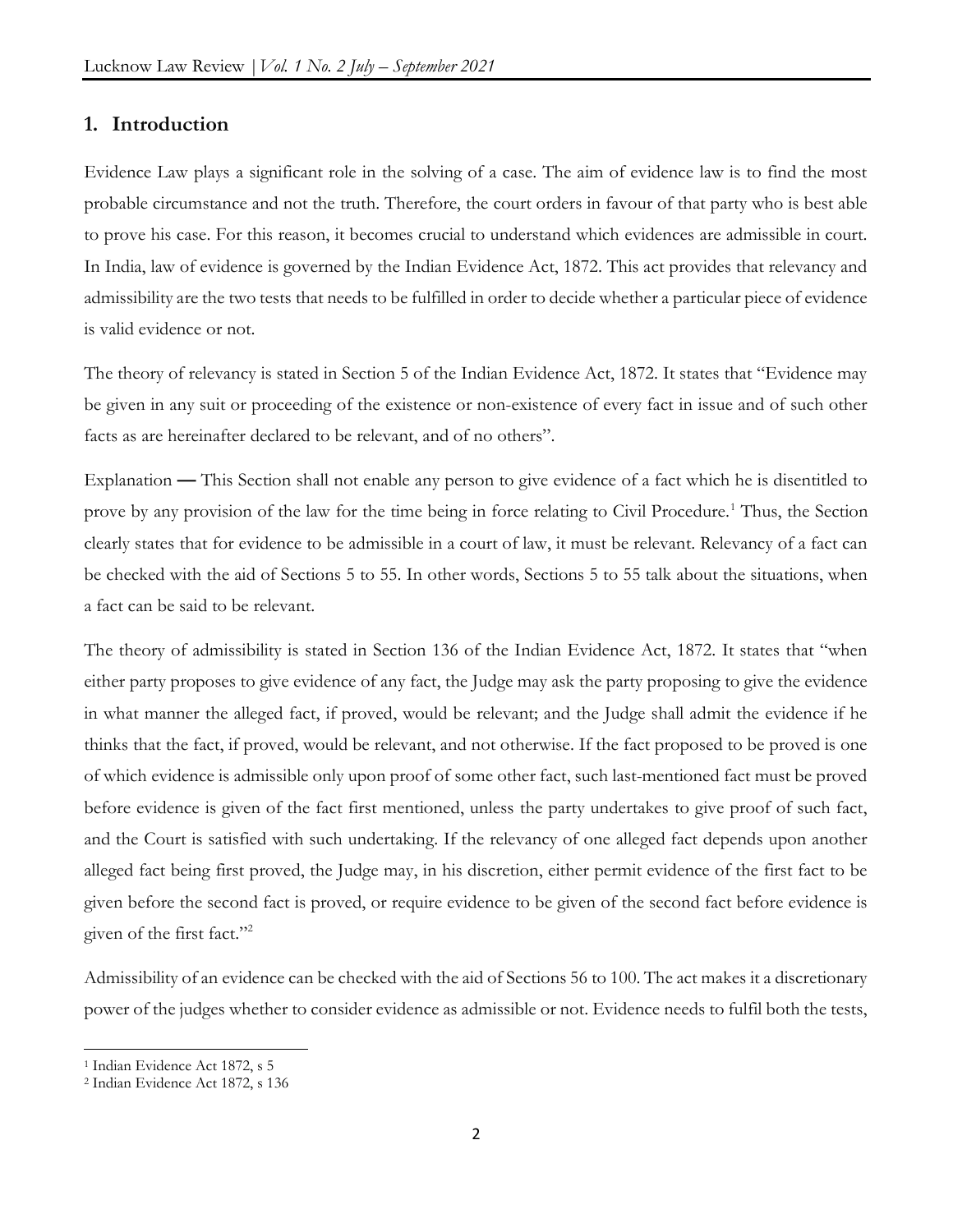that is the test of relevancy and admissibility in order to be acceptable in a court of law. An important point here is that relevancy and admissibility are not synonymous. A fact may be relevant but not admissible and *vice versa*. This was also held by the Supreme Court that "more often the expressions relevancy and admissibility are used as synonyms but their legal implications are distinct and different for more often than not facts which are relevant may not be admissible, *for example*, communication made by spouses during marriage or between an advocate and his client though relevant are not admissible; so also facts which are admissible may not be relevant, for example, questions permitted to be put in cross-examination to test the veracity or impeach the credit of witnesses, though not relevant are admissible. The probative value of the evidence is the weight to be given to it which has to be judged having regard to the facts and circumstances of each case."<sup>3</sup> This paper will deal specifically with the principle of res gestae as a relevant fact.

# 2. The Origin of the Principle of Res Gestae

Res Gestae is a Latin term meaning things done. In common parlance, it's a declaration that is made upon witnessing an event and is used to prove the happening of an event. Res Gestae in legal framework is defined as "the events at issue, or other events contemporaneous with them."<sup>4</sup>

The acknowledgement of this concept by courts could be dated back to  $17<sup>th</sup>$  century. It was for the first time in 1693 that when a wife uttered something immediately upon receiving hurt, the Court held that "declarations accompanying an act are receivable."<sup>5</sup> By 1800s, this doctrine started settling. The first case when this principle was firmly established was when Lord Ellenborough referred to Thompson v. Trevanion<sup>6</sup> and held certain statements made by an injured person immediately after an assault as part of the res gestae.<sup>7</sup> Things which formed part of the same transaction were held to be admissible under the principle of Res Gestae. But what was considered to be part of the same transaction was given a very strict meaning. For instance, in a case a boy had cut a girl's throat. The girl came out of the room and said "Oh dear Aunt, see what Harry Bedingfield has done to me"<sup>8</sup> and then she died. "C.J. Cockburn held the statement to be not admissible for it was not part of anything done, or something said while something was being done, but something said after something done. It was not as if, while being in the room, and while the act was being done, she had said something

<sup>3</sup> Ram Bihari Yadav v State of Bihar (1998) 4 SCC 517 [6]

<sup>&</sup>lt;sup>4</sup> Bryan A. Garner, *Black's Law Dictionary* (10<sup>th</sup> edn, Thomson Reuters 2014)

<sup>5</sup> Thompson v. Trevanion 1693 Skinner 402

<sup>6</sup> Ibid

<sup>7</sup> Aveson v Kinnaird (1805) 6 East 188

<sup>8</sup> R v Bedingfield (1879) 14 Cox C.C. 341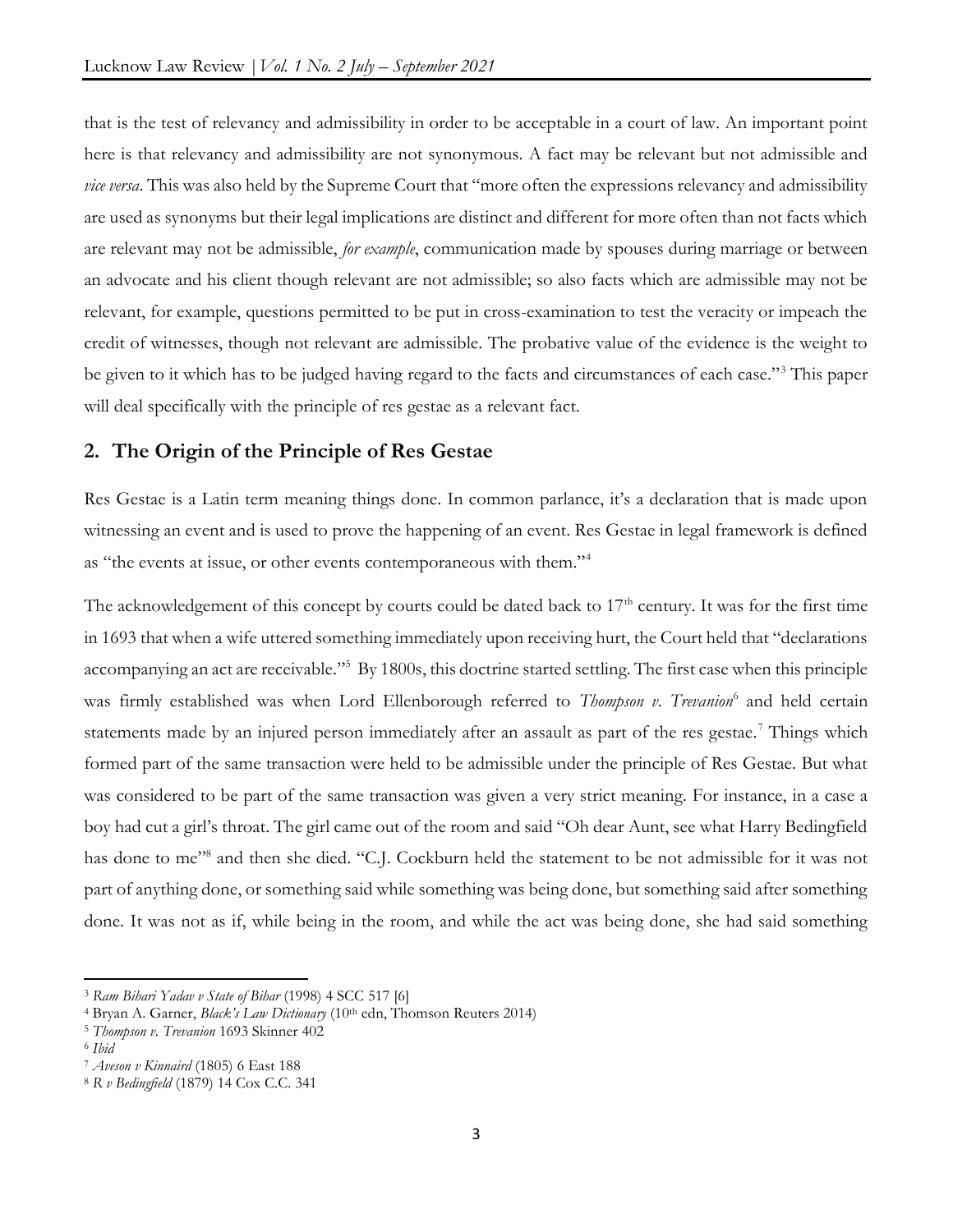which was heard."<sup>9</sup> In this case, the statement by the girl was held not admissible under res gestae. This led to lot of criticism of this judgment and the need was felt for a more liberal approach towards this principle of res gestae.

A more liberal approach was adopted later when "evidence had been admitted under the res gestae rule, that a woman making a telephone call was in a hysterical state. Where a statement is made either by the victim of an attack or by a bystander, which is itself hearsay, but indicates directly or indirectly the identity of the attacker, the admissibility of that statement is dependent on whether it was made as part of the res gestae (all facts so connected with a fact in issue as to introduce it, explain its nature, or form in connection with it one continuous transaction). The two difficulties with such evidence are that it may be concocted, and the exactness of the words may not be sure. The possibility of concoction is the real test of admissibility."<sup>10</sup> This case was followed in another case in which 5 tests were laid down in order to determine the applicability of res gestae rule. Lord Ackner in the case said –

1. The primary question which the judge must ask himself is – can the possibility of concoction or distortion be disregarded?

2. To answer that question the judge must first consider the circumstances in which the particular statement was made, in order to satisfy himself that the event was so unusual or startling or dramatic as to dominate the thoughts of the victim, so that his utterance was an instinctive reaction to that event, thus giving no real opportunity for reasoned reflection. In such a situation the judge would be entitled to conclude that the involvement or the pressure of the event would exclude the possibility of concoction or distortion, providing that the statement was made in conditions of approximate but not exact contemporaneity.

3. In order for the statement to be sufficiently spontaneous it must be so closely associated with the event which has excited the statement, that it can be fairly stated that the mind of the declarant was still dominated by the event. Thus, the judge must be satisfied that the event, which provided the trigger mechanism for the statement, was still operative. The fact that the statement was made in answer to a question is but one factor to consider under this heading.

4. Quite apart from the time factor, there may be special features in the case, which relate to the possibility of concoction or distortion. In the instant appeal the defence relied upon evidence to support the contention

<sup>9</sup> Bedingfield (n 8)

<sup>10</sup> Ratten v The Queen [1972] 2 AC 378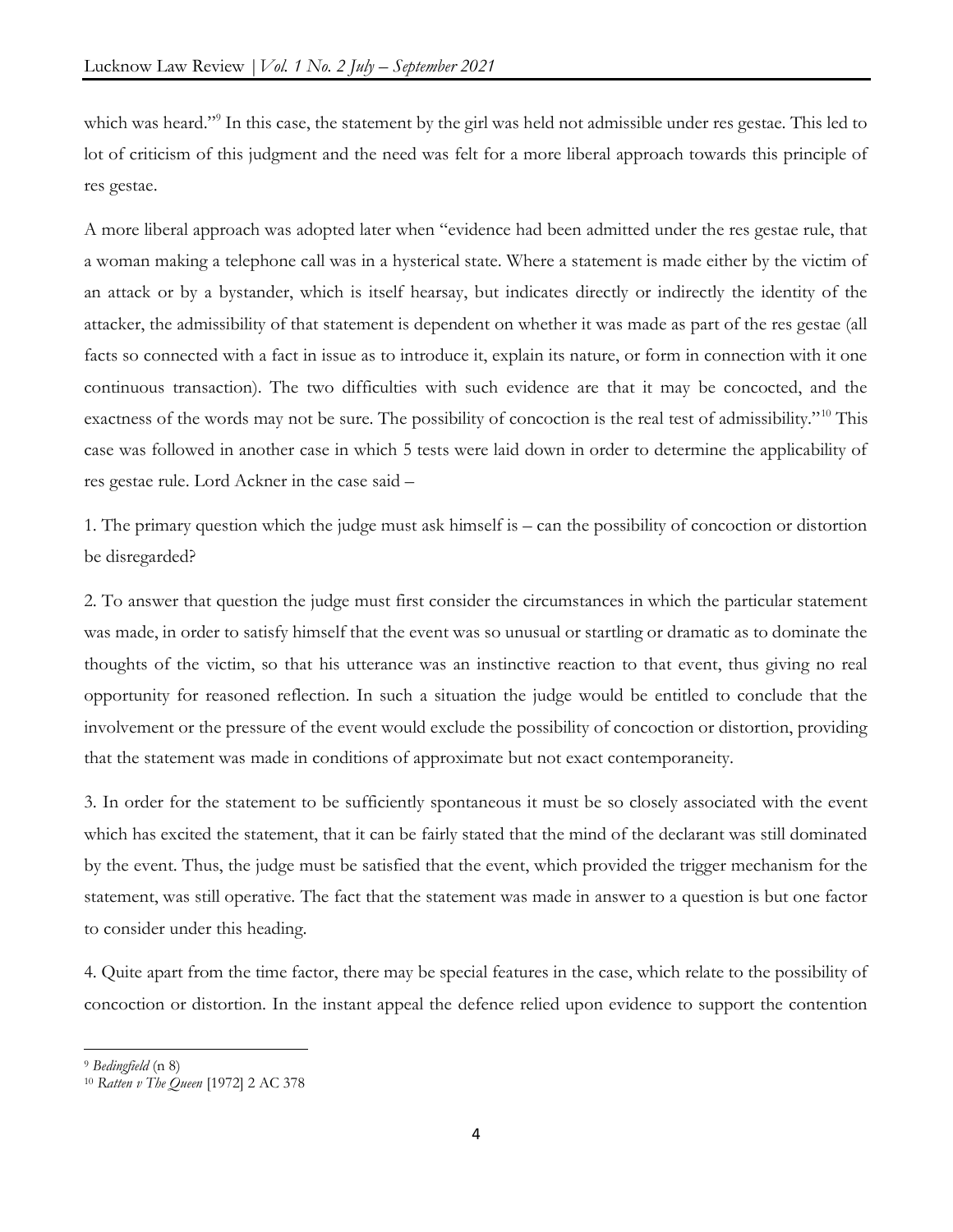that the deceased had a motive of his own to fabricate or concoct, namely, a malice which resided in him against O'Neill and the appellant because, so he believed, O'Neill had attacked and damaged his house and was accompanied by the appellant, who ran away on a previous occasion. The judge must be satisfied that the circumstances were such that having regard to the special feature of malice, there was no possibility of any concoction or distortion to the advantage of the maker or the disadvantage of the accused.

5. As to the possibility of error in the facts narrated in the statement, if only the ordinary fallibility of human recollection is relied upon, this goes to the weight to be attached to and not to the admissibility of the statement and is therefore a matter for the jury. However, here again there may be special features that may give rise to the possibility of error. In the instant case there was evidence that the deceased had drunk to excess, well over double the permitted limit for driving a motor car. Another example would be where the identification was made in circumstances of particular difficulty or where the declarant suffered from defective eyesight. In such circumstances the trial judge must consider whether he can exclude the possibility of error."<sup>11</sup> These tests formed the basis for many other cases in relation to applicability of res gestae rule. Though these tests were laid down in a structured way in this case but, these tests could be dated back to 1940s itself in Australia. In a case, a man worked in a chemical factory and was injured at work and later died in the hospital. The man's wife filed a case against the chemical factory claiming compensation for her husband's death. In this case, with regards to the principle of res gestae it was held that "such statements or declarations must, in order to be admissible, be contemporaneous or substantially contemporaneous with the fact, i.e., made either during, or immediately before or after, its occurrence—but not at such an interval from it as to allow of fabrication, or to reduce them to the mere narrative of a past event.<sup>12</sup>

Hence, the principle of res gestae is evolving day by day and is still in need of some reforms which shall be discussed later in the Critical Analysis of this principle.

# Res Gestae as a Relevant Fact under Indian Evidence Act, 1872

The Indian Evidence Act, 1872 provides for which facts are relevant under Sections 5 to 55. It provides for Res Gestae as a relevant fact under Section 6 of the Act. Section 6 of the Indian Evidence Act, 1872 states that "Facts which, though not in issue, are so connected with a fact in issue as to form part of the same transaction, are relevant, whether they occurred at the same time and place or at different times and places."<sup>13</sup>

<sup>11</sup> Regina v Andrews [1987] 1 AC 281

<sup>&</sup>lt;sup>12</sup> Adelaide Chemical & Fertilizers Co. Ltd v Carlyle (1940) 64 CLR 514

<sup>13</sup> Indian Evidence Act 1872, s 6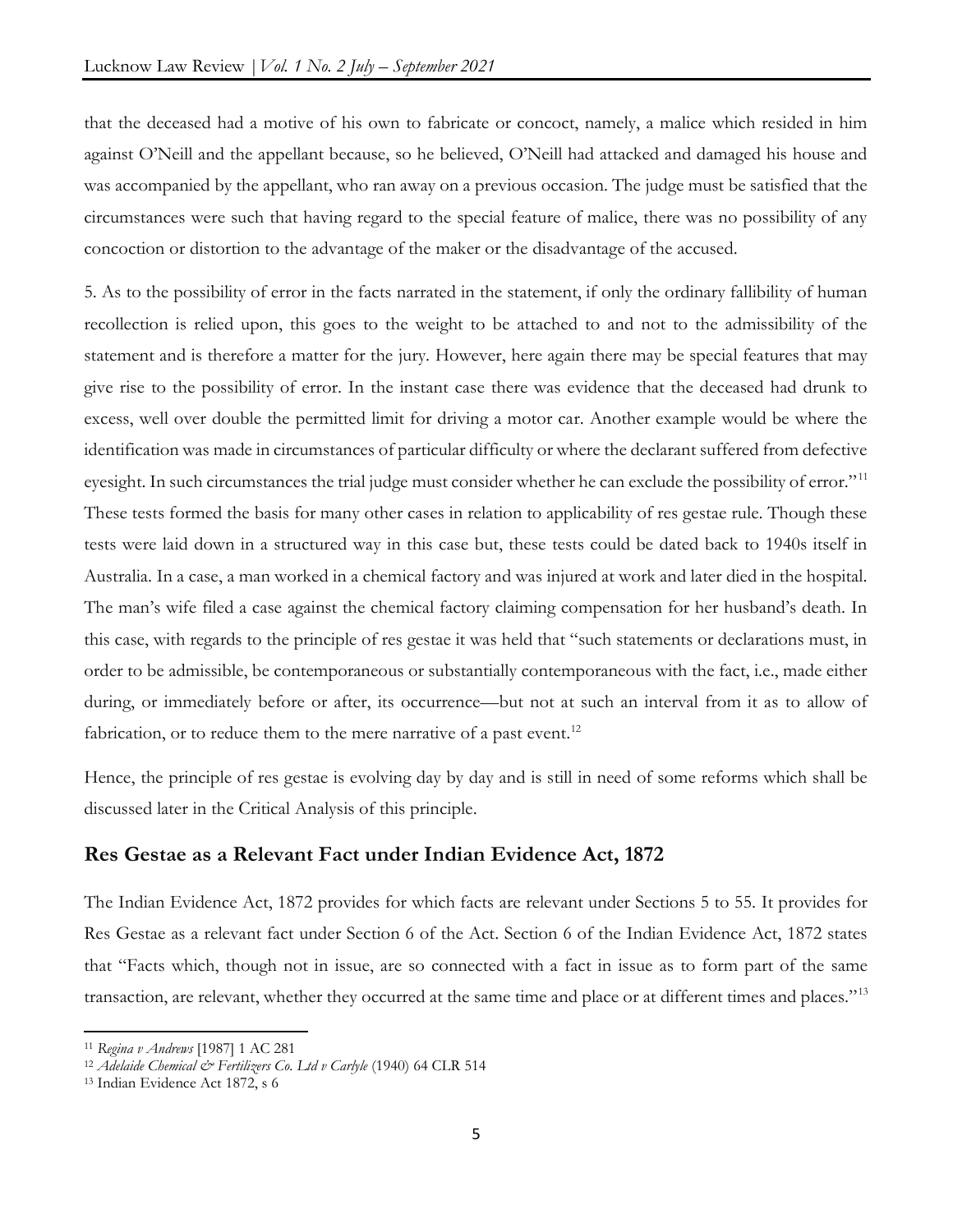However, it is important to note that the Act does not use the term 'res gestae'. The principle is enshrined in Section 6. "The rule that in a criminal trial hearsay evidence is admissible if it forms part of the res gestae is based on the propositions that the human utterance is both a fact and a means of communication and that human action may be so interwoven with words that the significance of the action cannot be understood without the correlative words and the dissociation of the words from the action would impede the discovery of the truth. It is essential that the words sought to be proved by hearsay should be, if not absolutely contemporaneous with the action or event, at least so clearly associated with it that they are part of the thing being done, and so an item or part of the real evidence and not merely a reported statement."<sup>14</sup> The tests of spontaneity, no narration of past and the statement must be in continuity of the event is also followed in India.

There has been plethora of instances when the Indian Judiciary has considered res gestae to be a relevant fact and has laid down various tests for the same. "The rationale in making certain statement or fact admissible under Section 6 of the Evidence Act is on account of the spontaneity and immediacy of such statement or fact in relation to the fact in issue. But it is necessary that such fact or statement must be a part of the same transaction. In other words, such statement must have been made contemporaneous with the acts which constitute the offence or at least immediately thereafter. But if there was an interval, however slight it may be, which was sufficient enough for fabrication then the statement is not part of res gestae."<sup>15</sup> In yet another case it was held that "in our considered view, the test to determine admissibility under the rule of res gestae is embodied in words are so connected with a fact in issue as to form a part of the same transaction. It is therefore, that for describing the concept of res gestae, one would need to examine whether the fact is such as can be described by use of words/phrases such as, contemporaneously arising out of the occurrence, actions having a live link to the fact, acts perceived as a part of the occurrence, exclamations (of hurt, seeking help, of disbelief, of cautioning, and the like) arising out of the fact, spontaneous reactions to a fact, and the like."<sup>16</sup>

In a case where the accused shot at the victim and the victim before her death revealed about the accused, it was held by the Court that "the act of the assailant intruding into the courtyard during dead of the night, victim's identification of the assailant, her pronouncement that appellant was standing with a gun and his firing the gun at her, are all circumstances so intertwined with each other by proximity of time and space that the statement of the deceased became part of the same transaction. Hence it is admissible under Section 6 of

<sup>14</sup> Teper v R (1952) 2 AII ER 447

<sup>&</sup>lt;sup>15</sup> Gentela Vijayavardhan Rao v State of Andhra Pradesh (1996) 6 SCC 241 [15]

<sup>&</sup>lt;sup>16</sup> State of Maharashtra v Kamal Ahmed Mohammed Vakil Ansari (2013) 12 SCC 17 [41]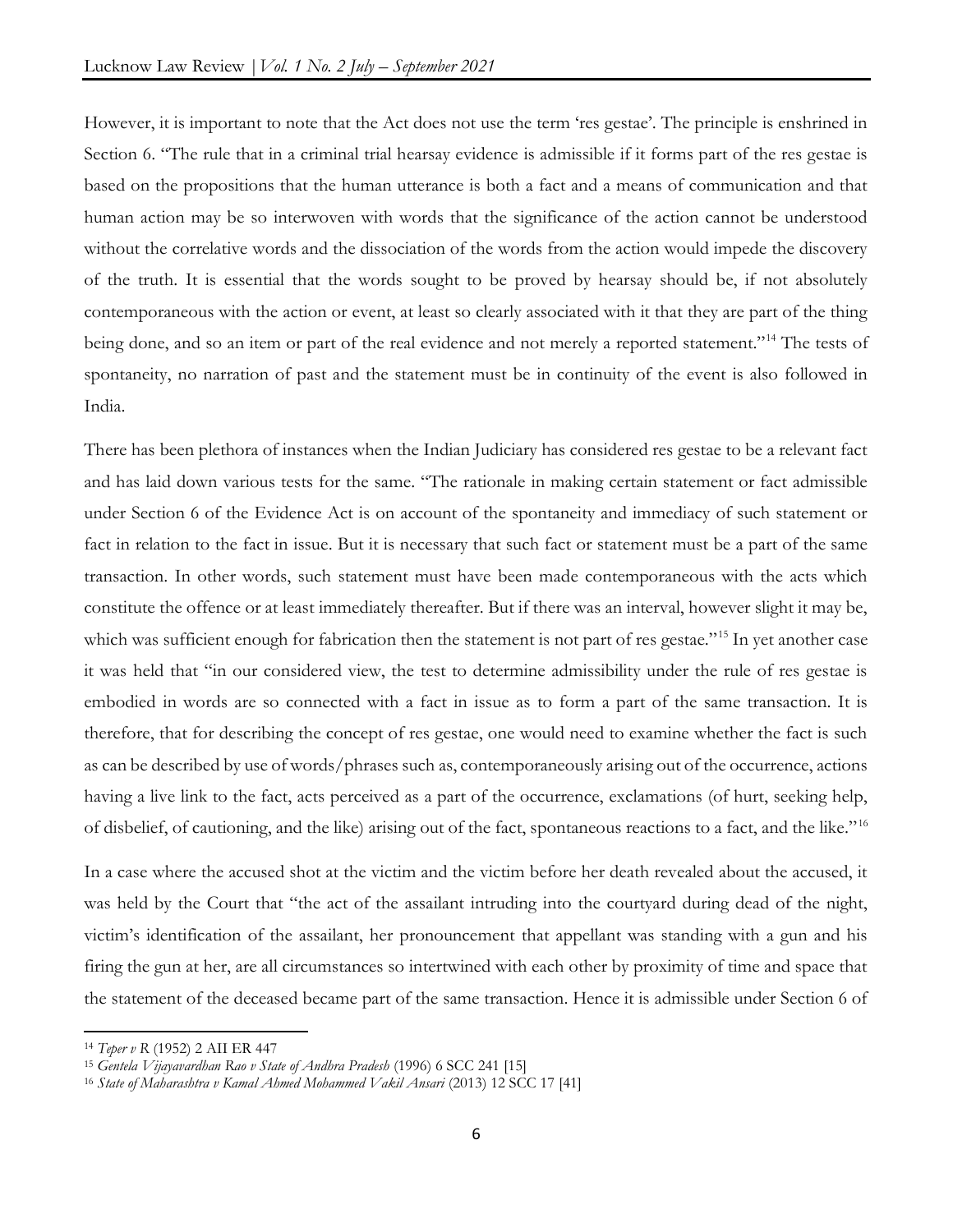the Evidence Act."<sup>17</sup> It has also been observed by the Court that First Information Report (FIR) in some cases can be part of res gestae. The Court held that "the first information report is not substantive evidence. It can be used for one of the limited purposes of corroborating or contradicting the makers thereof. Another purpose for which the first information report can be used is to show the implication of the accused to be not an afterthought or that the information is a piece of evidence res gestae."<sup>18</sup> It is also pertinent to note that it is immaterial whether the statement is made by a child or an adult. However, with respect to a child witness, "the law on the issue can be summarised to the effect that the deposition of a child witness may require corroboration, but in case his deposition inspires the confidence of the Court and there is no embellishment or improvement therein, the Court may rely upon his evidence. The evidence of a child witness must be evaluated more carefully with greater circumspection because he is susceptible to tutoring. Only in case there is evidence on record to show that a child has been tutored, the Court can reject his statement partly or fully. However, an inference as to whether child has been tutored or not, can be drawn from the contents of his deposition."<sup>19</sup>

# 3. Res Gestae as an Exception to Non-Admissibility of Hearsay Evidence

Hearsay evidence as a general rule in not admissible in a court of law. "The term hearsay is used with reference to what is done or written as well as to what is spoken and in its legal sense, it denotes that kind of evidence which does not derive its value solely from the credit given to the witness himself, but which rests also, in part, on the veracity and competence of some other person. The word hearsay is used in various senses. Sometimes it means whatever a person is heard to say. Sometimes it means whatever a person declares on information given by someone else and sometimes it is treated as nearly synonymous with irrelevant. The sayings and doings of the third person are, as a rule, irrelevant, so that no proof of them can be admitted. Every act done or spoken which is relevant on any ground must be proved by someone who saw it with his own eyes and heard it with his own ears. Hearsay evidence is excluded on the ground that it is always desirable, in the interest of justice, to get the person, whose statement is relied upon, into court for his examination in the regular way, in order that many possible sources of inaccuracy and untrustworthiness can be brought to light and exposed, if they exist, by the test of cross-examination. The phrase hearsay evidence is not used in

<sup>&</sup>lt;sup>17</sup> Rattan Singh v State of Himachal Pradesh AIR 1997 SC 768 [16]

<sup>&</sup>lt;sup>18</sup> Damodarprasad Chandrikaprasad v State of Maharashtra (1972) 1 SCC 107 [13]

<sup>19</sup> State of M.P. v Ramesh (2011) 4 SCC 786 [14]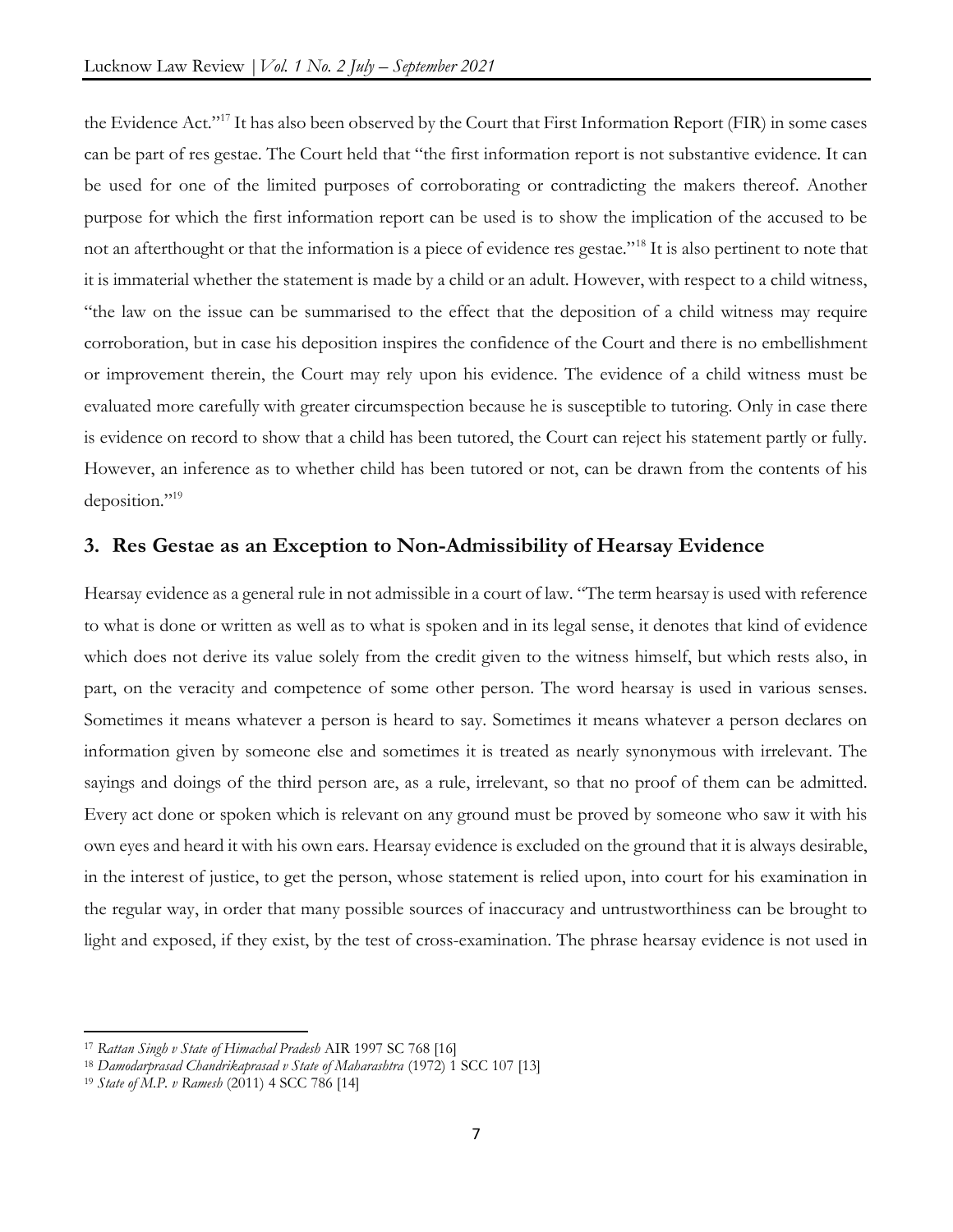the Evidence Act because it is inaccurate and vague. It is a fundamental rule of evidence under the Indian law that hearsay evidence is inadmissible.

A statement, oral or written, made otherwise than by a witness in giving evidence and a statement contained or recorded in any book, document or record whatsoever, proof of which is not admitted on other grounds, are deemed to be irrelevant for the purpose of proving the truth of the matter stated. An assertion other than one made by a person while giving oral evidence in the proceedings is inadmissible as evidence of any fact asserted. That this species of evidence cannot be tested by cross-examination and that, in many cases, it supposes some better testimony which ought to be offered in a particular case, are not the sole grounds for its exclusion. Its tendency to protract legal investigations to an embarrassing and dangerous length, its intrinsic weakness, its incompetence to satisfy the mind of a judge about the existence of a fact, and the fraud which may be practised with impunity, under its cover, combine to support the rule that hearsay evidence is inadmissible."<sup>20</sup>

However, the principle of res gestae is an exception to this rule that hearsay evidence is inadmissible. "The principle of law embodied in Section 6 of the Evidence Act is usually known as the rule of res gestae recognised in English law. The essence of the doctrine is that a fact which, though not in issue, is so connected with the fact in issue as to form part of the same transaction becomes relevant by itself. This rule is, roughly speaking, an exception to the general rule that hearsay evidence is not admissible."<sup>21</sup> In another leading case, this was reiterated. It was held by the Supreme Court that "Section 6 of the Evidence Act is an exception to the general rule whereunder the hearsay evidence becomes admissible. But for bringing such hearsay evidence within the provisions of Section 6, what is required to be established is that it must be almost contemporaneous with the acts and there should not be an interval which would allow fabrication. The statements sought to be admitted, therefore, as forming part of res gestae, must have been made contemporaneously with the acts or immediately thereafter."<sup>22</sup>

# 4. Critical Analysis of the Principle of Res Gestae

An analysis of Res Gestae raises certain doubts on the principle. The application of the principle indicated that there is a lot of ambiguity in the principle. What forms part of the same transaction is difficult to determine and this gives a lot of discretion to the judges to decide the applicability of the principle of res gestae. This

<sup>20</sup> Kalyan Kumar Gogoi v Ashutosh Agnihotri (2011) 2 SCC 532 [35], [37]

 $21$  Gentela Vijayavardhan Rao (n 15)

<sup>22</sup> Sukhar v State of U.P. (1999) 9 SCC 507 [06]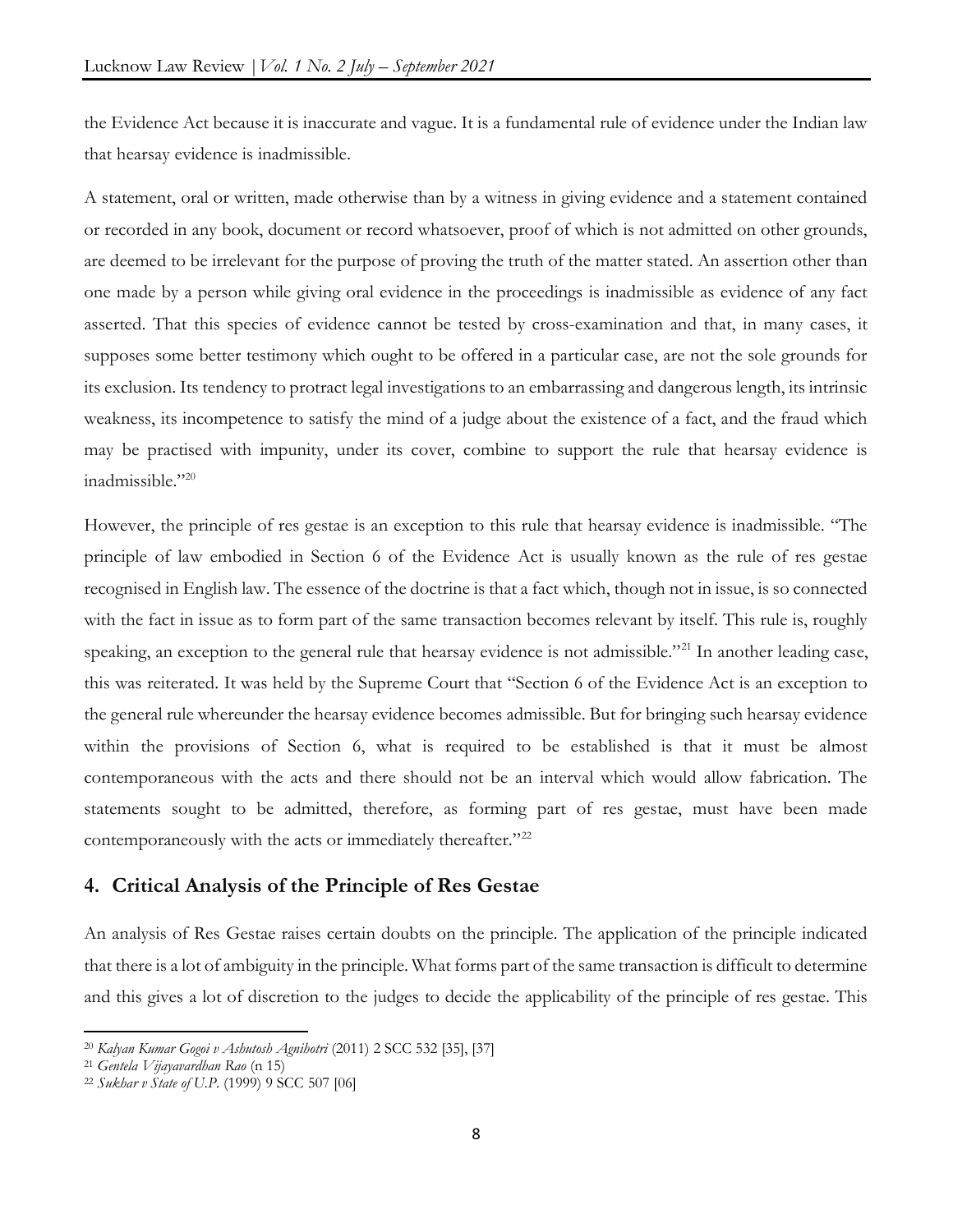discretion has given birth to many critiques of the principle as well as there have been instances when the rule should have been applied but it was not. For instance, in the case of "R v. Bedingfield"<sup>223</sup> the statement of the victim was not included in res gestae. The reason being that the accused had already cut her throat and the victim came out of the room and stated the statement. It was not realised that the victim came immediately out of the room and soon after making the statement died. So, practically, there had been no fabrication and the statements are admissible under res gestae. Hence, we observe that due to this ambiguity in the principle, there are instances where the principle of res gestae should have been applied but it has not been applied.

#### A. Psychological Critique

Res Gestae principle states that the statement must be part of the same transaction in order to avoid fabrication of the same. However, it is believed that every time a human being is making choices. Therefore, it is very difficult to prove which part of the statement is deliberate and which is not. "Even as a declarant spontaneously yells, MY GOD, the car ran the red light! he is thinking, making choices, processing images, translating those images, and choosing words. It is, therefore, hard to divide what part of that complicated process is deliberate and what part is instinctive or impulsive."<sup>24</sup> Moreover, res gestae "is premised on the notion that stress leads to sincerity, many scholars instead propose that extreme stress leads to confusion. Declarants' startled utterances may be honest declarations of what they thought they saw, but the very stress that makes them so honest can also interfere with their ability to perceive, transcribe, and remember events."<sup>25</sup>

#### B. Feminist Critique

"In applying feminist theory to evidence law, Professor Kit Kinports has noted that the reliance on logic and experience in evidence law presupposes a neutral vantage point and universal identity of experience. The doctrine favours spontaneous, visibly agitated speakers over other more quiescent, reflective, frozen, or passive ones. It is supposed that all people react to stress in the same way."<sup>26</sup> One of the feminist critiques of the principle of res gestae is its universal application. That means, a statement shall be considered as part of res gestae when it is part of the same transaction. The problem lies in the fact that both the genders men and women react differently to situations. However, the principle of res gestae has assumed the reaction to be same on part of both the genders. This is especially in case of survivors of rape and sexual violence.

 $23$  Aveson (n 7)

<sup>24</sup> Aviva Orenstein, 'A Feminist Critique of the Excited Utterance Exception to the Hearsay Rule' [1997] 85(1) California Law Review 159

<sup>25</sup> Ibid

<sup>26</sup> Kalyan Kumar Gogoi (n 20)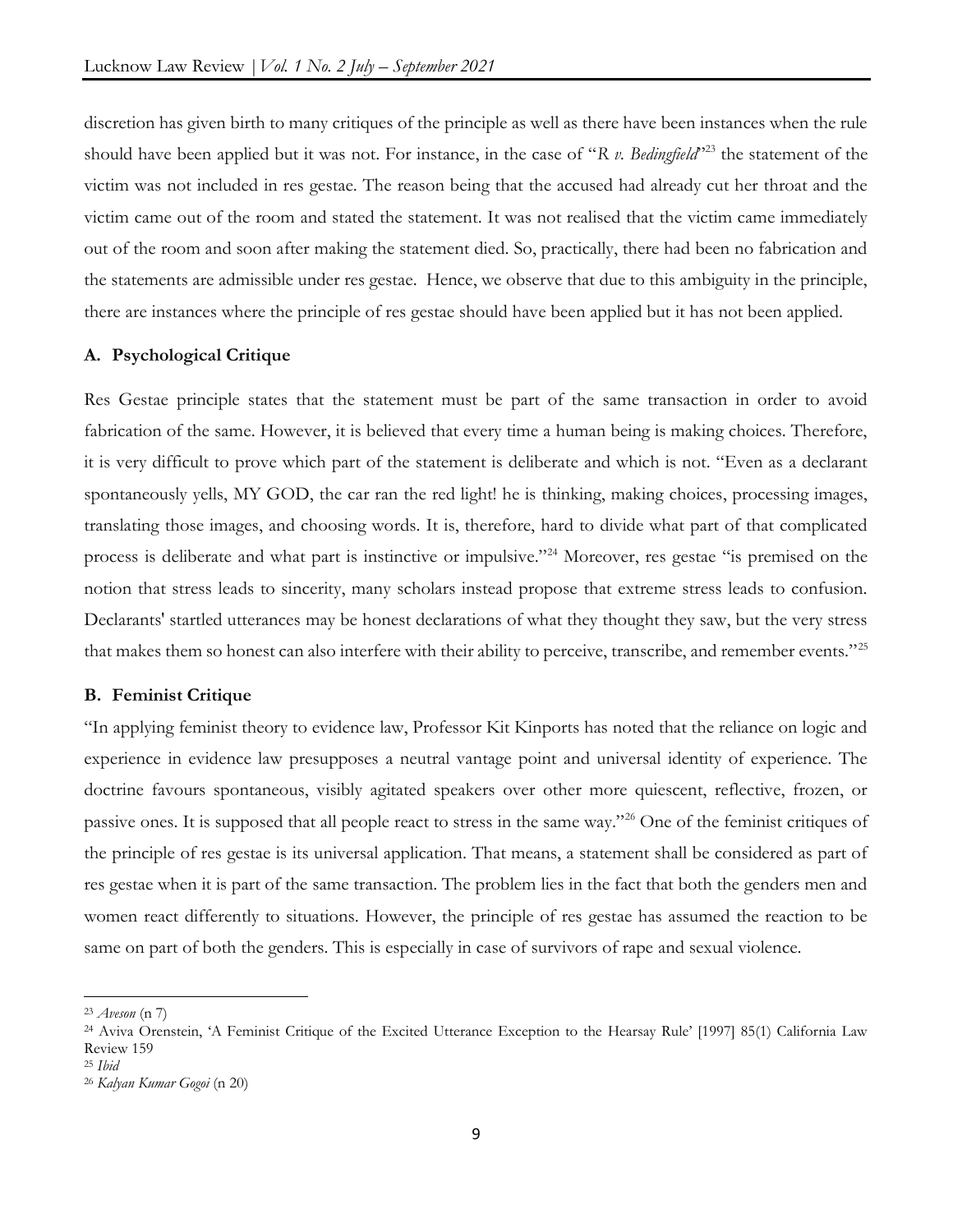#### C. Rape and Sexual Violence Victims

It is expected under res gestae that a person will react promptly and this reaction will be free from any fabrication and hence will be admissible as a relevant fact. However, "a victim of rape or other sexual violence is often numb and uncommunicative. Rape Trauma Syndrome (RTS) describes this experience of many survivors of rape or other sexual violence who experience systematic withdrawal after the trauma. Often the survivor initially suffers disorganization; she may be hysterical or she may be withdrawn and subdued. The recovery from rape and other sexual violence is a slow process. Only over time do most survivors process memories, begin to overcome the psychic numbing, and start talking to friends and counsellors."<sup>27</sup> Thus, we observe that victims of rape and other sexual violence do not react promptly because of the trauma that they have been subjected to. Still, their statements will not form part of res gestae and this universal application of the principle creates many problems for women. For instance, in a case a woman was gang raped brutally by 5 men. 5 days later somebody found her and then she narrated the incident to her. But the statement of the person to whom the victim narrated the incident was not held admissible under res gestae. It was held that "the application of res gestae depends upon proximity of time of conveyance of the information. It should be so proximate that the information conveyed is, in fact, form part of a same transaction. The real test is the proximity of time. It is the principle behind res gestae evidence is that the information is conveyed before there is any lapse of time so as to develop or cook up a story. The logic behind the principle is that the act constituting res gestae is so close and proximate i.e., treated to form part of same transaction. If that be the test, surely, the case on hand should fail to meet the test."<sup>28</sup> With regards to the statement of the victim, it was held that "her evidence should be beyond reasonable doubt and should establish the acts committed by the accused persons."<sup>29</sup>

Nowhere has the Court discussed the admissibility of the statement of the victim under res gestae. The reason being it was not spontaneous and so it was not part of the same transaction. This is what the feminist critique have pointed out, that, usually a rape victim takes time to respond because of the trauma that the woman has faced. But, the principle of res gestae does not apply and the principle places everyone on the same threshold. In another case of custodial rape, when the policeman caught hold of the girl to rape her, she did not respond immediately and it was held that "the High Court was perhaps alive when it talked of passive submission"<sup>30</sup>

<sup>27</sup> Kalyan Kumar Gogoi (n 20)

<sup>&</sup>lt;sup>28</sup> Sasi @ Kuruttu Sasi v State of Kerala Crl. A. No. 461 of 2009

 $29$  Ibid

<sup>30</sup> Tukaram v State of Maharashtra (1979) 2 SCC 143 [17]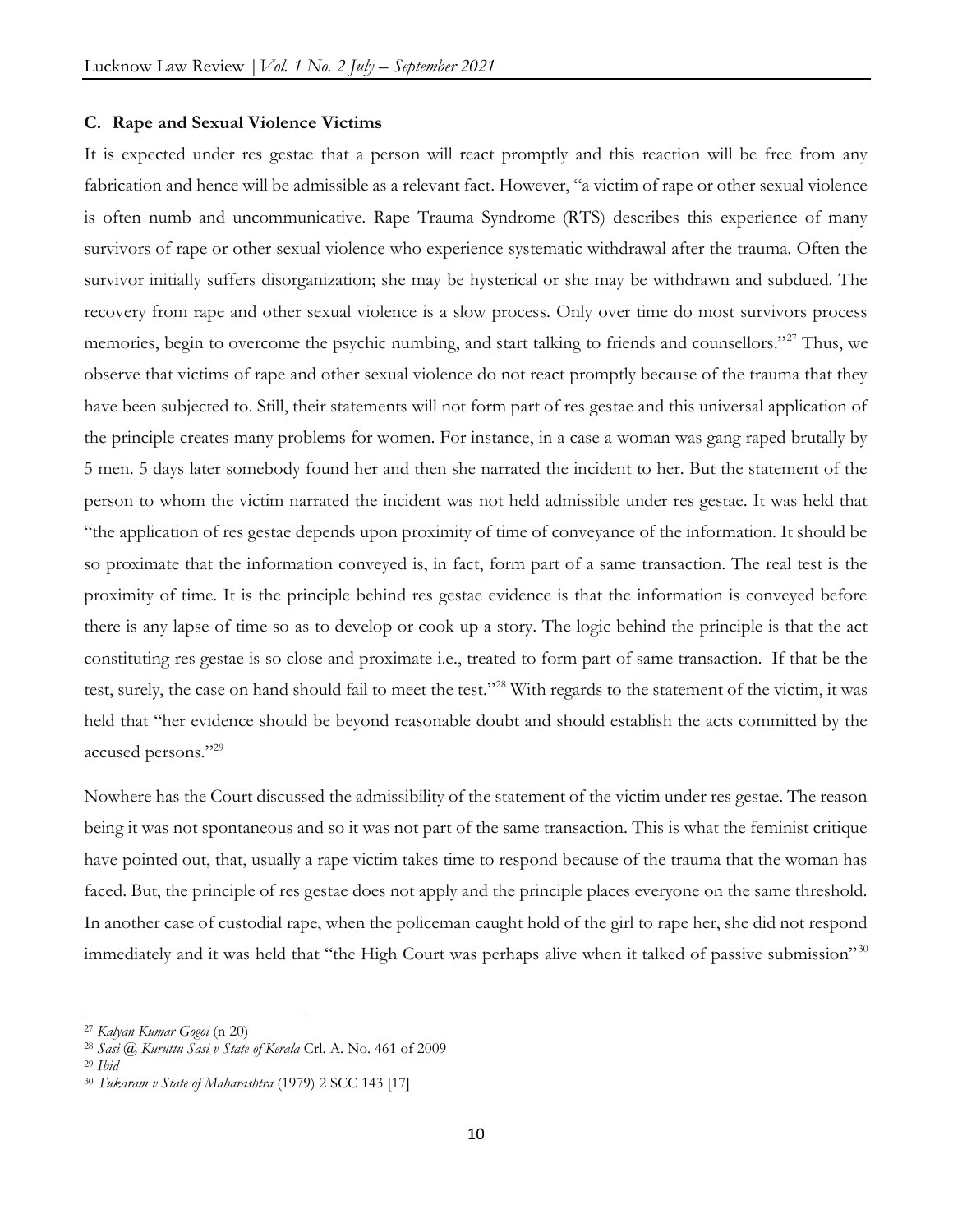In yet another case, a man of 31 years of age raped a girl of 4 years of age. The statements of the child to her grandmother of the incident were not held admissible under res gestae. The Court denied it on the ground that it was not spontaneous. The Court held that "it appears to me that none of these statements is relevant under Section 6 in view of the explanation above given, and that only the statement to the grandmother can possibly be proved under Section 8 as a complaint."<sup>31</sup> This has again raised questions on the universal application of the principle. These instances have made it the need of the hour to provide for a different threshold for women, especially rape and sexual violence victims. Men and women do not react to situations in the same way and hence, it would be unjust for keeping the same parameter for both the genders.

#### D. Victims of Battered Woman Syndrome

Res gestae is detrimental to the interests of Battered Woman Syndrome as well. Battered woman Syndrome occurs after constant abuse that the woman faces. Now, each and every abuse will not be considered under the principle of res gestae as a relevant fact since there has been a lapse of time, there is lack of spontaneity, in other words, the abuse does not form part of the same transaction. For instance, in the case of "R v. Kiranjit" Ahluwalia<sup>332</sup>, Kiranjit Ahluwalia was a victim of Battered Woman Syndrome. The Court also accepted that women subject to Battered Woman Syndrome take time to respond, they do not respond immediately to the abuse. However, a suitable change is also needed in the threshold for accepting the statement as res gestae. The universal application of the principle takes away the opportunity from a victim of Battered Woman Syndrome to place the evidence of her abuse as a relevant fact. In another case, a woman was abused by her husband multiple times and was suffering from Battered Woman Syndrome. One day she committed suicide. Th Court held in the case that "unfortunately the law would not have come to her aid if she had killed her husband because the defence of sudden and grave provocation as a mitigating circumstance is based on anger and not fear and thus though a victim in her life, the legal system would have treated her as an offender."<sup>33</sup> Hence, it has become a necessity to change the parameters of res gestae so that the rights of a victim are protected.

### 5. Comparison Between India and UK with respect to the Application of Res Gestae

The principle of res gestae in the Indian Evidence Act, 1872 has been derived from United Kingdom. However, the application of the principle in the two countries has some differences. Res Gestae in England

<sup>31</sup> Nga Hlwa v Emperor (1906) 4 Cri LJ 288 [5]

<sup>&</sup>lt;sup>32</sup> R v. Kiranjit Ahluwalia (1993) 96 Cr App R 133

<sup>33</sup> State v Hari Prashad 2016 SCC OnLine Del 751 [14]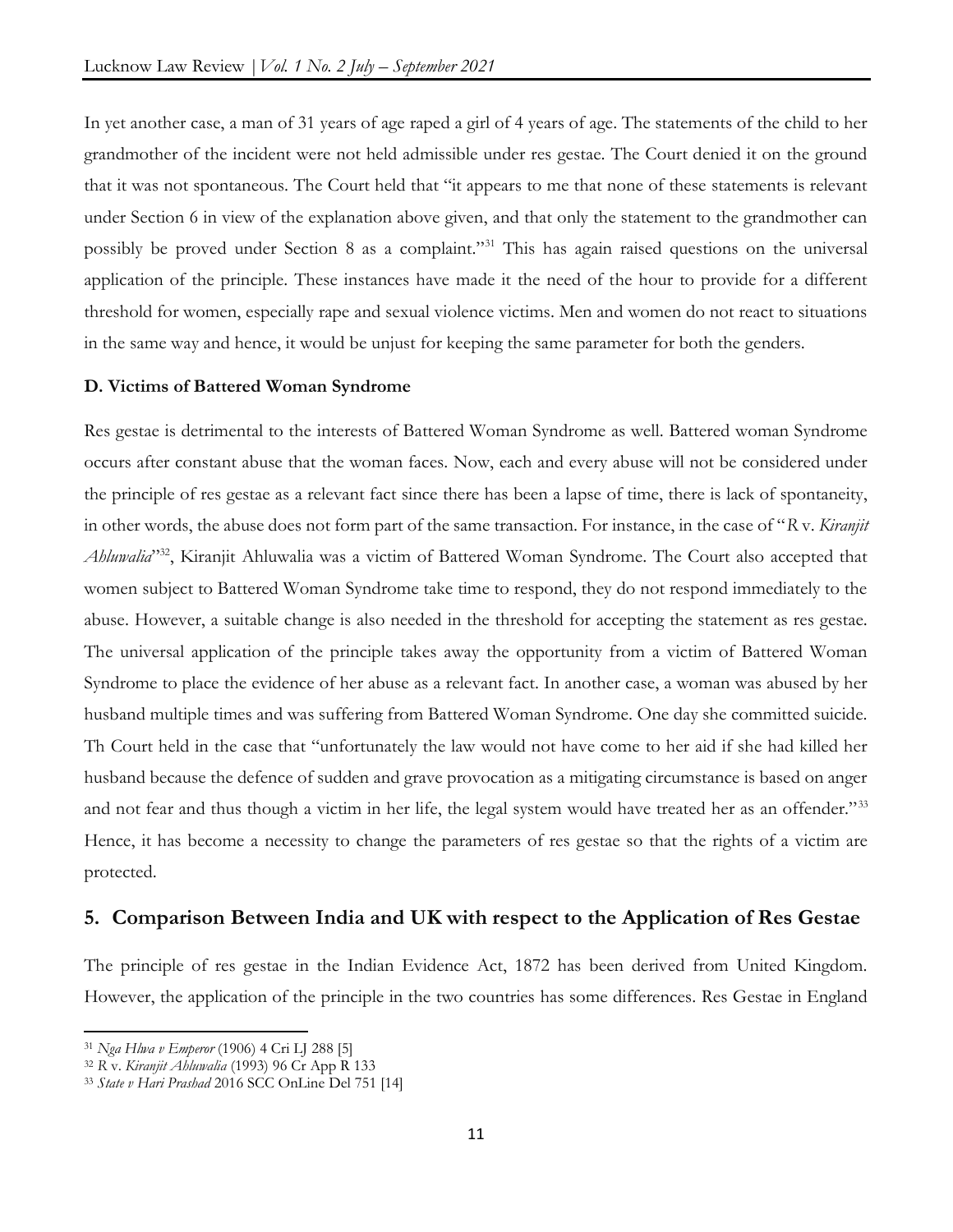is incorporated as "Any rule of law under which in criminal proceedings a statement is admissible as evidence of any matter stated if —

(a) the statement was made by a person so emotionally overpowered by an event that the possibility of concoction or distortion can be disregarded,

(b) the statement accompanied an act which can be properly evaluated as evidence only if considered in conjunction with the statement, or

(c) the statement relates to a physical sensation or a mental state (such as intention or emotion)."<sup>34</sup>

In England, it is considered that "though you cannot give in evidence a declaration, per se, yet when there is an act accompanied by a statement which is so mixed up with it as to become part of the res gestae, evidence of such a statement may be given. The traditional approach of the English courts, on the whole, has been lacking in flexibility."<sup>35</sup> An example of strict interpretation of res gestae is "R v. Bedingfield."<sup>36</sup> The statement of the girl(victim) made after coming out of the room was not held admissible. However, India has adopted a comparatively liberal and wider approach. This is evident as in Section 6, both events, which are occurring at same time and place and at different time and place are held as admissible under res gestae as part of the same transaction.

Inspite of the difference, largely the Indian principle of res gestae is based on the English Law. Both the jurisdictions believe in the event being part of the same transaction in order to avoid fabrication. Spontaneity is considered to be linked with honesty as well. A spontaneous and continuous reaction will not reduce the statement to mere narration of the past. However, both the countries suffer from the problem of categorisation of which circumstances come under res gestae. This ambiguity as well as the problem of universal application of the principle as discussed above demands a reform in the principle on the part of both the nations.

## 6. Conclusion

Res Gestae is a relevant fact under the Indian Evidence Act, 1872. It has also been observed that the principle of res gestae is an exception to the rule of non-admissibility of hearsay evidence. Under res gestae, only those

<sup>34</sup> Criminal Justice Act 2003, s 118

<sup>&</sup>lt;sup>35</sup> GL Peiris, 'The rule against hearsay and the doctrine of res gestae: A comparative analysis of South African, English and Sri Lankan Law' [1981] 14(1) The Comparative and International Law Journal of Southern Africa 1  $36$  Aveson (n 7)